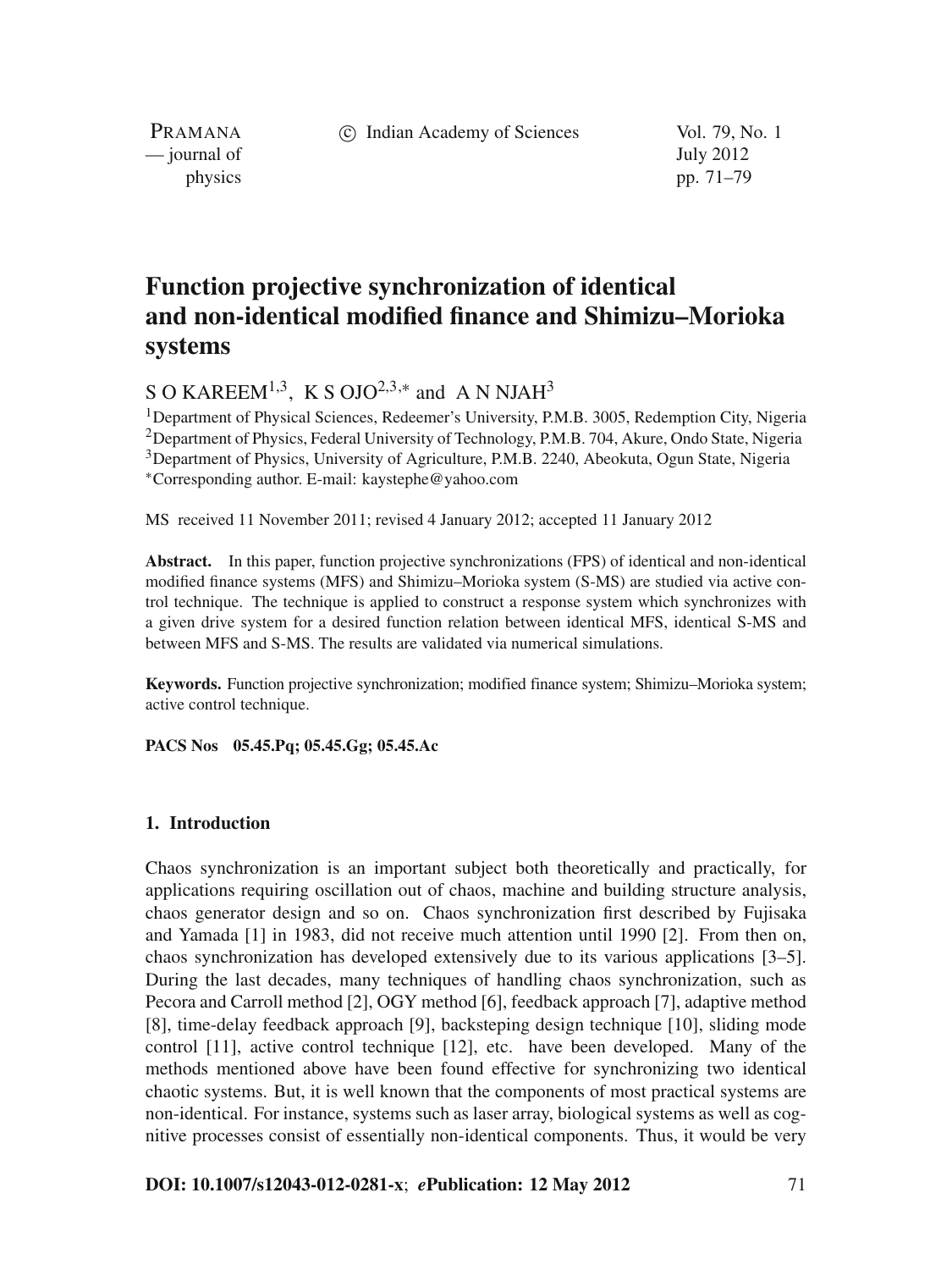instructive and significant to treat function projective synchronization of chaos in nonidentical systems. This has been an open challenge that has recieved inadequate attention partly because non-identical systems have different dynamical structures as well as parameter mismatches.

Bai and Lonngren [13] proposed the method of identical chaos synchronization using active control. The technique was later generalized to non-identical systems by Ho and Hung [14], thus breaking the limit of its applicability beyond identical chaotic systems. Recently, the generalized active control (GAC) scheme [14] was employed by Chen and Lee to synchronize non-identical systems consisting of Lorenz, Chen and Lü systems with new chaotic systems attributed to Chen and Lee [15]. Chaos synchronization using active control has continued to receive wide application in a variety of dynamical systems such as geophysical model [16], spatiotemporal dynamical systems [17] etc.

The study of chaos synchronization has led to the discovery of various types of synchronization. These include complete synchronization [18], phase synchronization [19], lag synchronization [20], anticipating synchronization [20], projective synchronization [21], modified projective synchronization [22], function projective synchronization (FPS) [23], etc. In projective synchronization, the drive and the response systems synchronize up to a scaling factor whereas in modified projective synchronization, the response of the synchronized dynamical state variables synchronizes up to a constant matrix. Recently, a more general form of projective synchronization called function projective synchronization [24, 25] in which drive and response systems are synchronized up to a desired scaling function has attracted much attention of scientists and engineers as it provides more security in its applications to secure communication. Motivated by the above discussions, in this paper, we carried out FPS of identical and non-identical MFS and S-MS. The non-identical case is more interesting because the systems consist of different complex dynamical structures as well as parameter mismatches which can further enhance the security in secure communication. To our understanding, function projective synchronization of MFS and S-MS has not been explored.

The organization of the rest of this paper is as follows. Section 2 deals with system description. Section 3 deals with FPS between two identical MFS, between two identical S-MS evolving from different initial conditions, and between MFS and S-MS. In §4, we present numerical simulations to validate our results in §3, while the paper is concluded in §5.

#### **2. System description**

#### 2.1 *Description of modified financial system*

The modified financial system is described as follows [21]:

$$
\begin{aligned}\n\dot{x} &= z + (y - a)x + kx, \\
\dot{y} &= 1 - by - x^2, \\
\dot{z} &= -x - cz,\n\end{aligned} \tag{1}
$$

where *x*, *y* and *z* are state variables and *a*, *b*, *c* and *k* are parameters. When  $a = 0.6$ ,  $b = 0.2$ ,  $c = 0.9$  and  $k = 0.5$ , system (1) exhibits chaotic behaviour (figure 1).

#### 72 *Pramana – J. Phys.***, Vol. 79, No. 1, July 2012**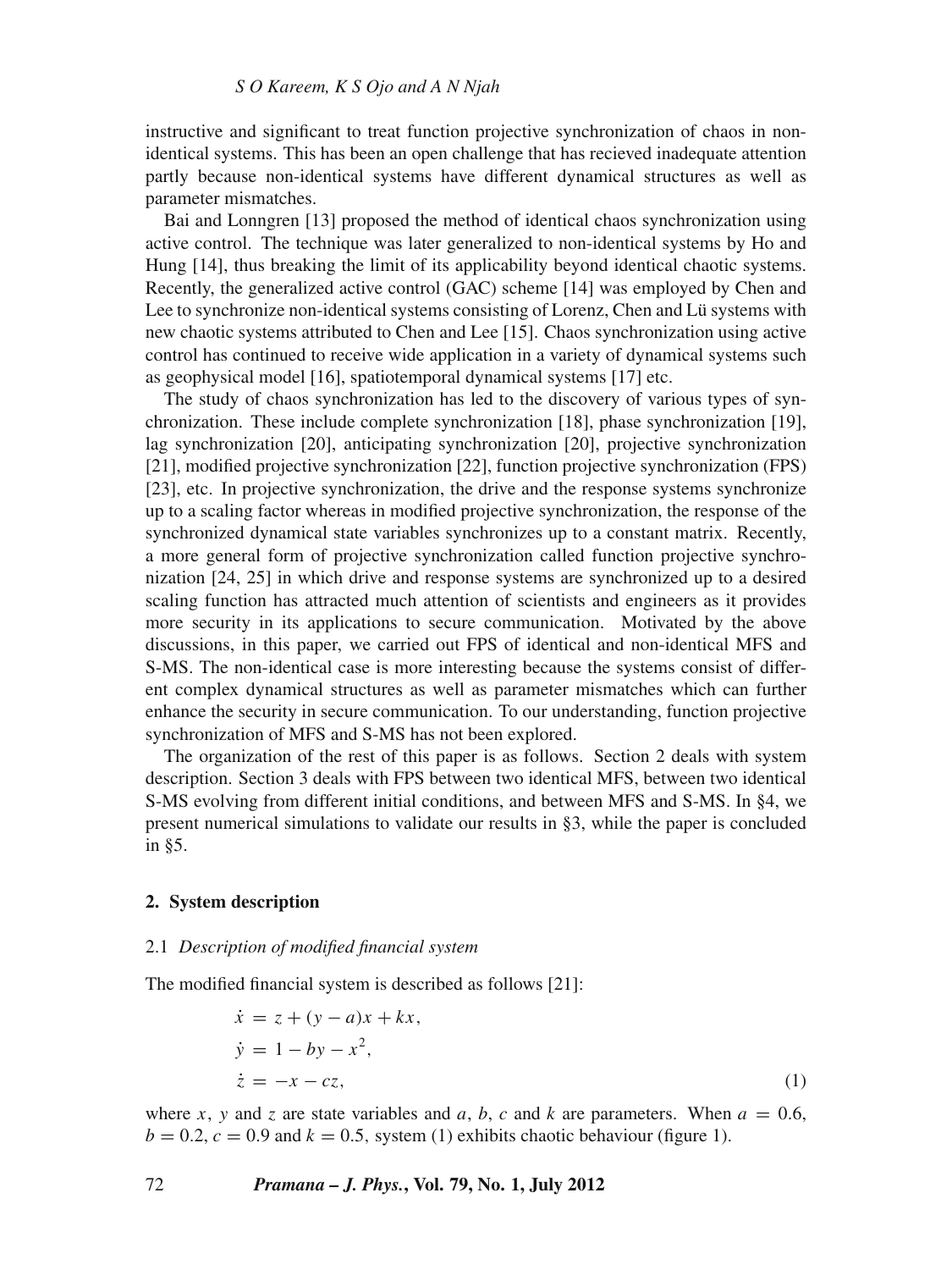

**Figure 1.** Phase space of the chaotic attractor portrait of the modified financial system for the parameter values  $a = 0.6$ ,  $b = 0.2$ ,  $c = 0.9$  and  $k = 0.5$ .

# 2.2 *Description of Shimizu–Morioka system*

The modified Shimizu–Morioka system is described as follows [26]:

$$
\begin{aligned}\n\dot{x} &= y, \\
\dot{y} &= x - \lambda y - xz, \\
\dot{z} &= -\beta z + x^2,\n\end{aligned}
$$
\n(2)

where *x*, *y* and *z* are state variables and  $\lambda$  and  $\beta$  are parameters. When  $\lambda = 0.605$  and  $\alpha = 0.549$ , system (2) exhibits chaotic behaviour (figure 2).



**Figure 2.** Phase space of the chaotic attractor portrait of the Shimizu–Morioka system for the parameter values  $\alpha = 0.549$  and  $\lambda = 0.605$ .

*Pramana – J. Phys.***, Vol. 79, No. 1, July 2012** 73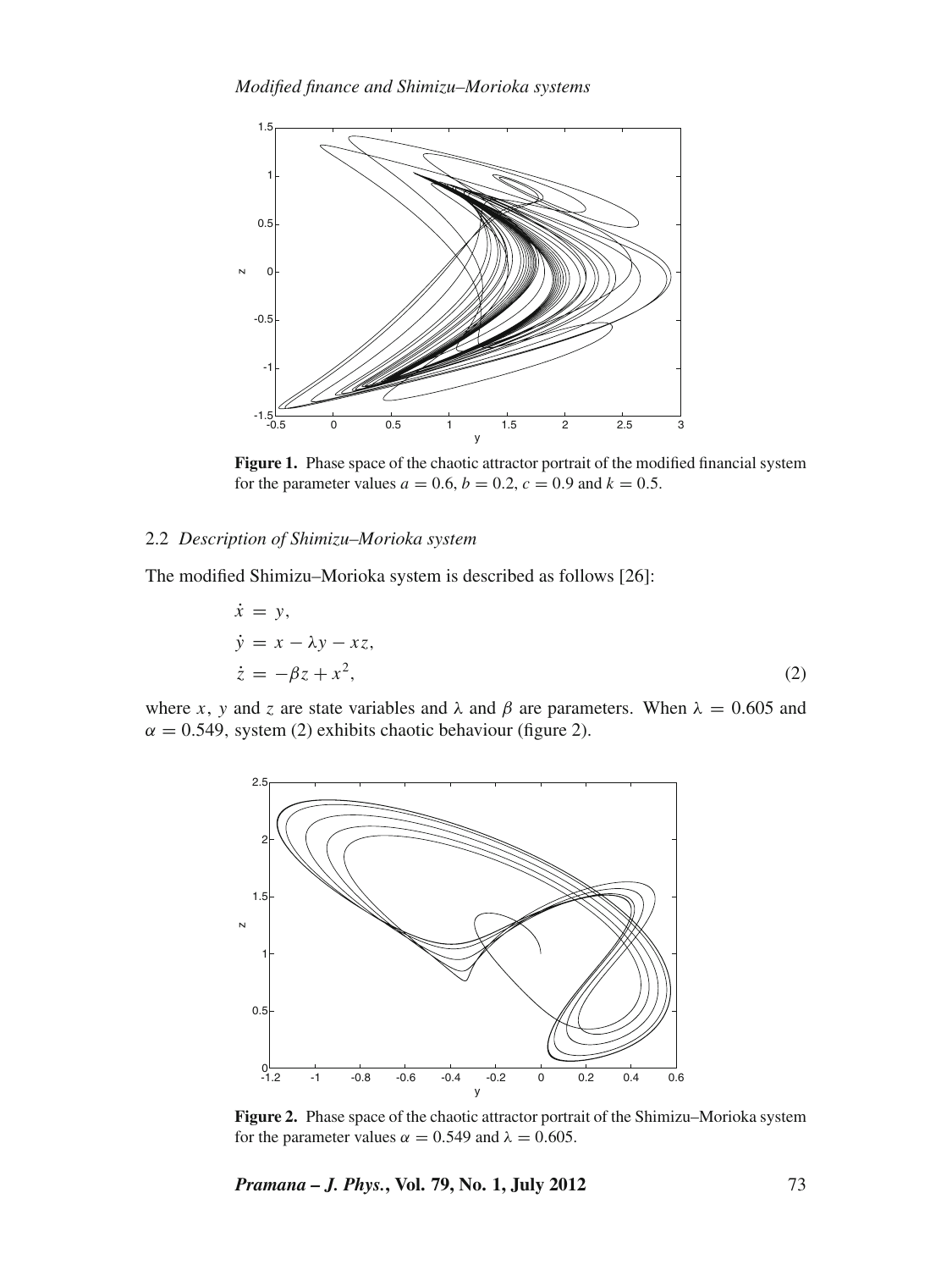#### **3. Design of the synchronization scheme**

#### 3.1 *FPS between identical chaotic finance systems*

In this section, we present the FPS scheme for identical modified chaotic finance systems via active control scheme. The drive system is given as

$$
\begin{aligned}\n\dot{x}_1 &= x_3 + x_1(x_2 - a) + kx_1, \\
\dot{x}_2 &= 1 - bx_2 - x_1^2, \\
\dot{x}_3 &= -x_1 - cx_3,\n\end{aligned} \tag{3}
$$

and the response system is given as

$$
\begin{aligned}\n\dot{y}_1 &= y_3 + y_1(y_2 - a) + ky_1 + u_1(t), \\
\dot{y}_2 &= 1 - by_2 - y_1^2 + u_2(t), \\
\dot{y}_3 &= -y_1 - cy_3 + u_3(t),\n\end{aligned} \tag{4}
$$

where  $u_i(t)$ ,  $i = 1, 2, 3$  are the control functions to be determined. Our goal is to synchronize both drive and response systems to a scaling function  $\alpha$  such that for the error states  $e_i = y_i - \alpha x_i$ ,  $||e_i|| = 0$  as  $t \to \infty$ , where  $\alpha$  is a time-dependent function. We obtain the error dynamics as follows:

$$
\begin{aligned}\n\dot{e}_1 &= e_3 + ke_1 - \dot{\alpha}x_1 + (y_1(y_2 - a) - \alpha x_1(x_2 - a)) + u_1(t) \\
\dot{e}_2 &= (1 - \alpha) - be_2 - \dot{\alpha}x_2 - (y_1^2 - \alpha x_1^2) + u_2(t) \\
\dot{e}_3 &= -e_1 - ce_3 - \dot{\alpha}x_3 + u_3(t).\n\end{aligned} \tag{5}
$$

The control functions  $u_i$ 's are re-defined to supress terms that are not linear in  $e_1, e_2$  and *e*<sup>3</sup> as follows:

$$
u_1(t) = \dot{\alpha}x_1 - (y_1(y_2 - a) - \alpha x_1(x_2 - a)) + v_1(t)
$$
  
\n
$$
u_2(t) = -(1 - \alpha) + \dot{\alpha}x_2 + (y_1^2 - \alpha x_1^2) + v_2(2)
$$
  
\n
$$
u_3(t) = \dot{\alpha}x_3 + v_3(t)
$$
\n(6)

which gives the following matrix equation

$$
\begin{pmatrix} \dot{e}_1 \\ \dot{e}_2 \\ \dot{e}_3 \end{pmatrix} = \begin{pmatrix} k & 0 & 1 \\ 0 & -b & 0 \\ -1 & 0 & -c \end{pmatrix} \begin{pmatrix} e_1 \\ e_2 \\ e_3 \end{pmatrix} + \begin{pmatrix} v_1(t) \\ v_2(t) \\ v_3(t) \end{pmatrix}
$$
(7)

where

$$
\begin{pmatrix} v_1(t) \\ v_2(t) \\ v_3(t) \end{pmatrix} = A \begin{pmatrix} e_1 \\ e_2 \\ e_3 \end{pmatrix} . \tag{8}
$$

*A* is a  $3 \times 3$  matrix defined as

$$
A = \begin{pmatrix} \lambda_1 - k & 0 & -1 \\ 0 & \lambda_2 + b & 0 \\ 1 & 0 & \lambda_3 + c \end{pmatrix}, \quad \lambda_i \ (i = 1, 2, 3) < 0. \tag{9}
$$

74 *Pramana – J. Phys.***, Vol. 79, No. 1, July 2012**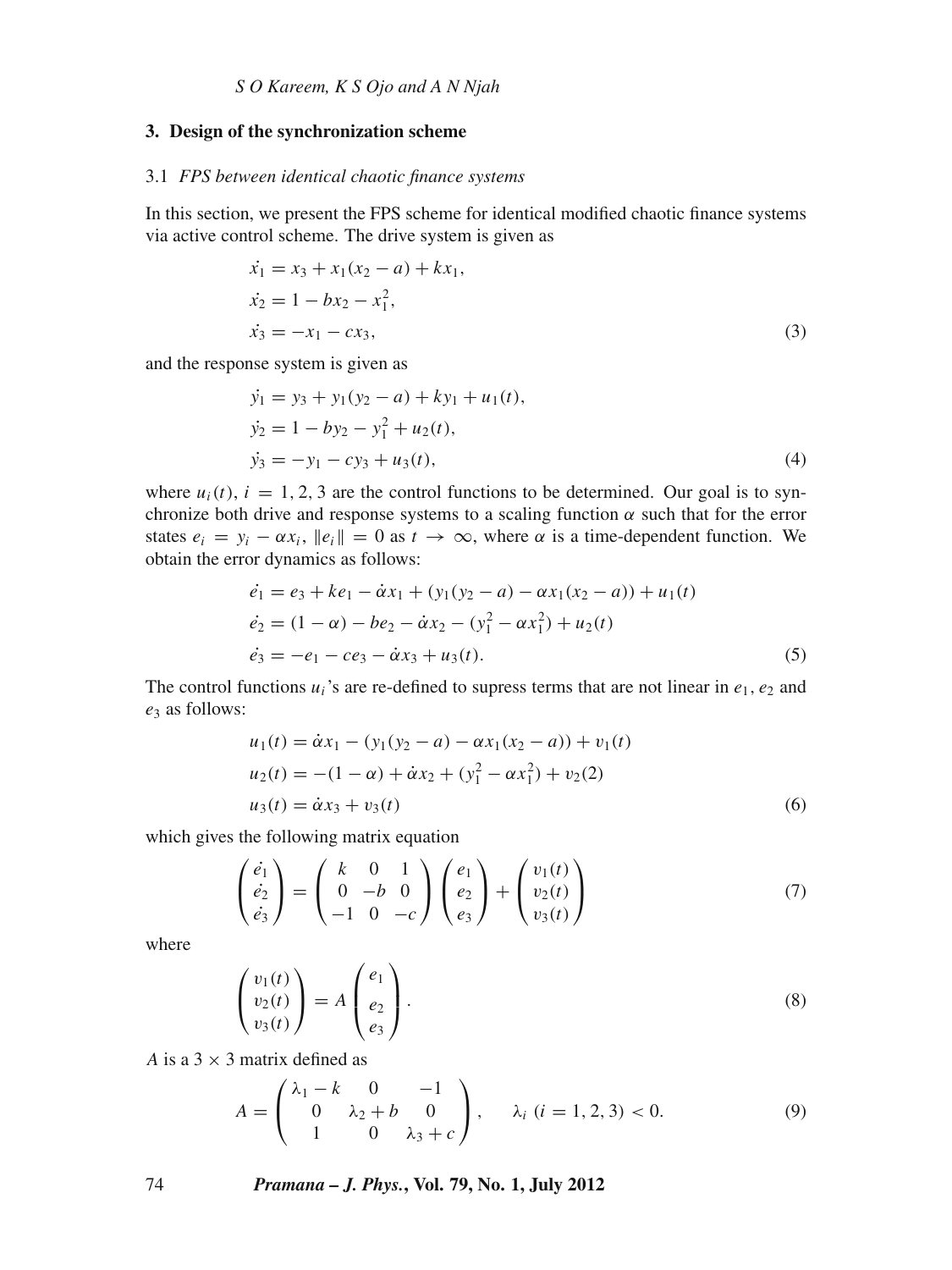# 3.2 *FPS between identical Shimizu–Morioka systems*

The drive of the Shimizu–Morioka system is written as

$$
\begin{aligned}\n\dot{x}_1 &= x_2\\ \n\dot{x}_2 &= x_1 - \lambda x_2 - x_1 x_3\\ \n\dot{x}_3 &= -\beta x_3 + x_1^2\n\end{aligned} \tag{10}
$$

and the response system is given as

$$
\begin{aligned}\n\dot{y}_1 &= y_2 + u_1(t) \\
\dot{y}_2 &= y_1 - \lambda y_2 - y_1 y_3 + u_2(t) \\
\dot{y}_3 &= -\beta y_3 + y_1^2 + u_3(t).\n\end{aligned} \tag{11}
$$

As in §3.1, the control functions  $u_i$ 's added to the response system ensure the synchronization of both the drive and the response systems with the error functions defined as  $e_i = x_i - \alpha y_i$  (*i* = 1, 2, 3)

$$
\dot{e}_1 = e_2 - \alpha u_1(t) - \dot{\alpha} y_1 \n\dot{e}_2 = e_1 - \lambda e_2 - x_1 x_3 + \alpha y_1 y_3 - \alpha u_2(t) - \dot{\alpha} y_2 \n\dot{e}_3 = -\beta e_3 + x_1^2 - \alpha y_1^2 - \alpha u_3(t) - \dot{\alpha} y_3.
$$
\n(12)

We redefine the control functions to eliminate functions that are not linear in terms of *e*1, *e*<sup>2</sup> and *e*<sup>3</sup>

$$
u_1(t) = 1/\alpha(-\dot{\alpha}y_1 + v_1(t))
$$
  
\n
$$
u_2(t) = 1/\alpha(-x_1x_3 + \alpha y_1y_3 - \dot{\alpha}y_2 + v_2(t))
$$
  
\n
$$
u_3(t) = 1/\alpha(-x_1^2 - \alpha y_1^2 - \dot{\alpha}y_3 + v_3(t)).
$$
\n(13)

We now obtained the error dynamics as

$$
\begin{pmatrix}\n\dot{e}_1 \\
\dot{e}_2 \\
\dot{e}_3\n\end{pmatrix} = \begin{pmatrix}\n0 & 1 & 0 \\
1 & -\lambda & 0 \\
0 & 0 & -\beta\n\end{pmatrix} \begin{pmatrix}\ne_1 \\
e_2 \\
e_3\n\end{pmatrix} + \begin{pmatrix}\nv_1(t) \\
v_2(t) \\
v_3(t)\n\end{pmatrix},
$$
\n(14)

where

$$
\begin{pmatrix} v_1(t) \\ v_2(t) \\ v_3(t) \end{pmatrix} = M \begin{pmatrix} e_1 \\ e_2 \\ e_3 \end{pmatrix}.
$$
 (15)

*M* is a  $3 \times 3$  matrix defined as

$$
M = \begin{pmatrix} -\lambda_1 & 1 & 0 \\ 1 & -\lambda - \lambda_2 & 0 \\ 0 & 0 & -\lambda_3 - \beta \end{pmatrix}, \quad \lambda_i \ (i = 1, 2, 3) < 0. \tag{16}
$$

*Pramana – J. Phys.***, Vol. 79, No. 1, July 2012** 75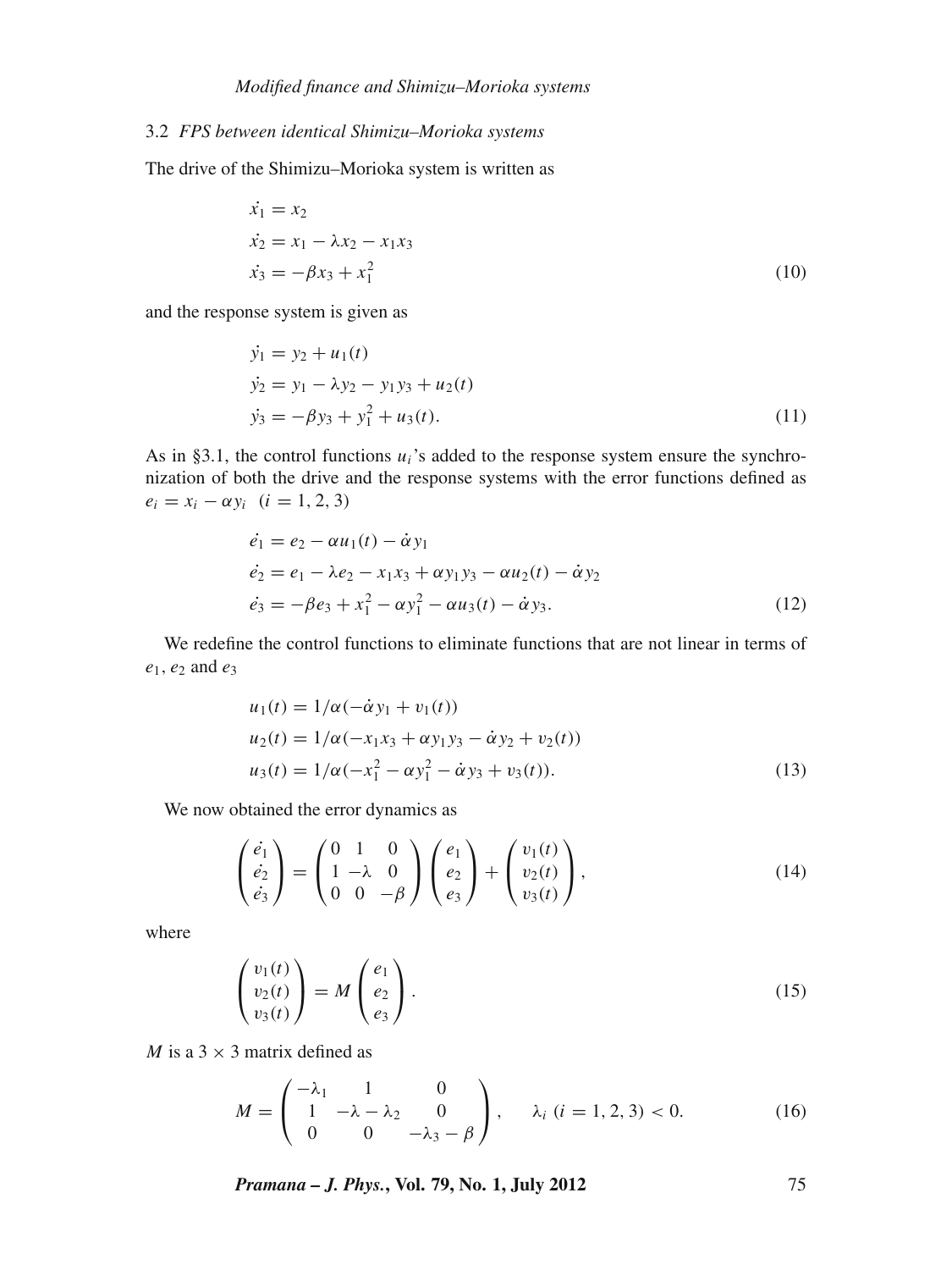# *S O Kareem, K S Ojo and A N Njah*

#### 3.3 *FPS between non-identical chaotic finance system and Shimizu–Morioka system*

This subsection deals with FPS synchronization between MFS and S-MS. Let the drive system be the MFS (3) and the response system be the S-MS (11). We define the error states as  $e_i = y_i - \alpha x_i$  and the error dynamics system is given as

$$
\begin{aligned}\n\dot{e}_1 &= y_1 - \dot{\alpha} x_1 - \alpha (x_3 + x_1(x_2 - a) + kx_1) + u_1(t) \\
\dot{e}_2 &= y_1 - \lambda y_2 - y_1 y_3 - \dot{\alpha} x_2 - \alpha (1 - bx_2 - x_1^2) + u_2(t) \\
\dot{e}_3 &= -\beta y_2 + y_1^2 - \dot{\alpha} x_3 - \alpha (-x_1 - cx_3) + u_3(t).\n\end{aligned} \tag{17}
$$

Again, the control functions are defined to eliminate non-linear terms in  $e_1$ ,  $e_2$  and  $e_3$ as follows:

$$
u_1(t) = -y_2 + \dot{\alpha}x_1 + \alpha(x_3 + x_1(x_2 - a) + kx_1) + v_1(t)
$$
  
\n
$$
u_2(t) = -y_1 + \lambda y_2 + y_1 y_3 + \dot{\alpha}x_2 + \alpha(1 - bx_2 - x_1^2) + v_2(t))
$$
  
\n
$$
u_3(t) = -\beta y_3 - y_1^2 + \dot{\alpha}x_3 + \alpha(-x_1 - cx_3) + v_3(t)).
$$
\n(18)

The error dynamics system is then redefined as

$$
\begin{pmatrix} \dot{e}_1 \\ \dot{e}_2 \\ \dot{e}_3 \end{pmatrix} = P \begin{pmatrix} e_1 \\ e_2 \\ e_3 \end{pmatrix} + \begin{pmatrix} v_1(t) \\ v_2(t) \\ v_3(t) \end{pmatrix}, \tag{19}
$$



**Figure 3.** Error dynamics between two modified financial systems with the controllers deactivated for  $0 < t < 40$  and activated for  $t \geq 40$  where the scaling function  $f(t) = 2 + 0.3 \cos 2t$ .

## 76 *Pramana – J. Phys.***, Vol. 79, No. 1, July 2012**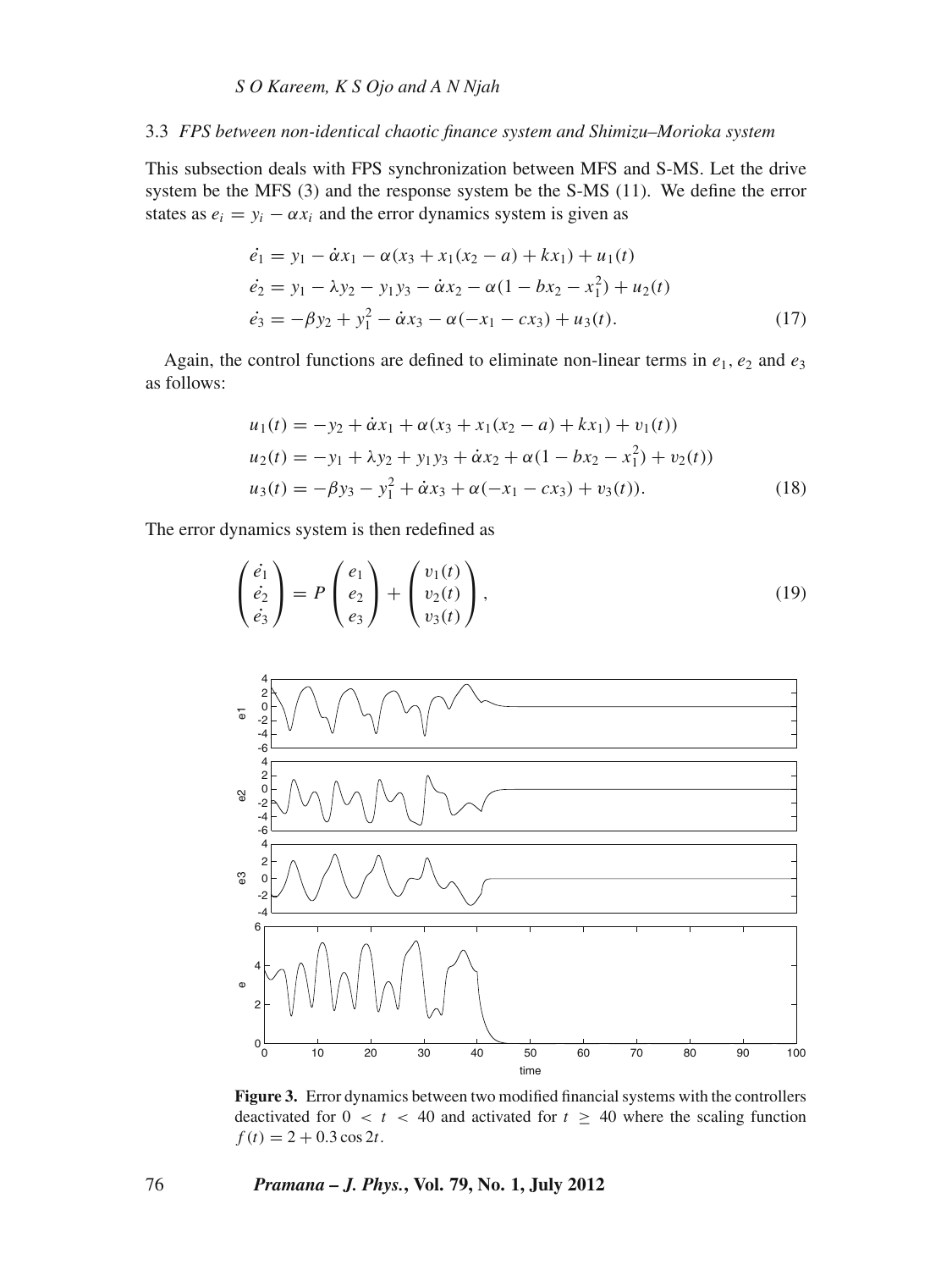where *P* is a  $3 \times 3$  null matrix and

$$
\begin{pmatrix} v_1(t) \\ v_2(t) \\ v_3(t) \end{pmatrix} = N \begin{pmatrix} e_1 \\ e_2 \\ e_3 \end{pmatrix},
$$
\n(20)

where

$$
N = \begin{pmatrix} -\lambda_1 & 0 & 0 \\ 0 & \lambda_2 & 0 \\ 0 & 0 & \lambda_3 \end{pmatrix}, \quad \lambda_i \ (i = 1, 2, 3) < 0. \tag{21}
$$

# **4. Numerical simulations**

To further show the correctness of our procedures in §3, we employed numerical integration using the fourth-order Runge–Kutta method to solve each synchronization formulation. Figure 3 shows that the synchronization problem in §3.1 has been effectively solved. Here we plotted the time series of the errors  $e_1, e_2$  and  $e_3$ , as well as the average error *e* given by  $\langle e \rangle = (\sum e_i)^{1/2}$ , where  $i = \{1, 2, 3\}$ . The states' discrepancies between systems (3) and (4) vanished as the time-dependent controllers (6) were activated at time  $t \ge 40$  units. For this, the scalling function is  $\alpha = 2+0.3 \cos 2t$ . Figure 4 shows the effectiveness of the synchronization scheme in §3.2. Again, by activating the time-dependent



**Figure 4.** Error dynamics between two Shimizu–Morioka systems with the controllers deactivated for  $0 < t < 40$  and activated for  $t \ge 40$  where the scaling function  $f(t) = 20 + \sin 0.02t$ .

*Pramana – J. Phys.***, Vol. 79, No. 1, July 2012** 77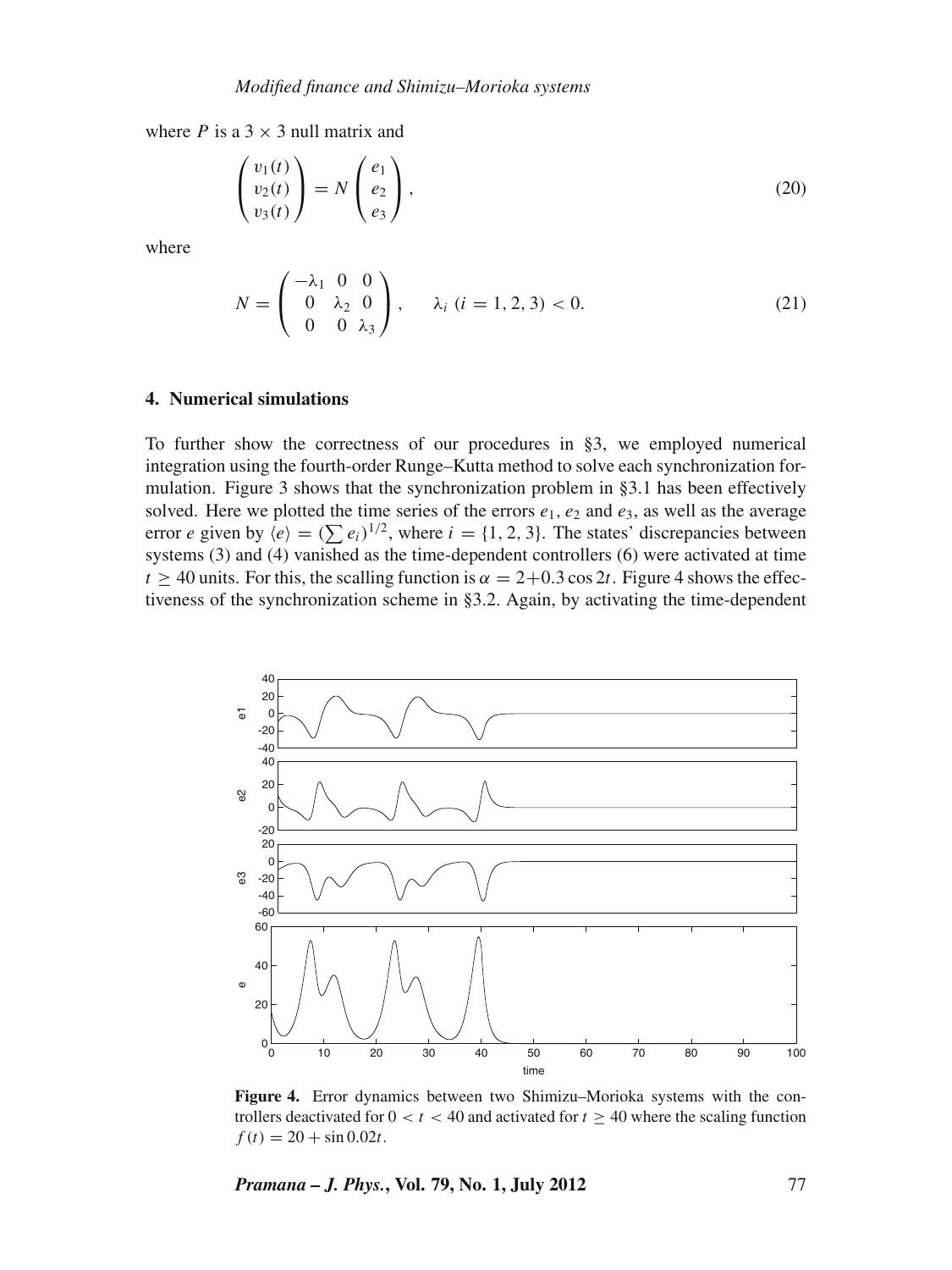

**Figure 5.** Error dynamics between modified financial system and the Shimizu– Morioka systems with the controllers deactivated for  $0 < t < 40$  and activated for  $t > 40$  where the scaling function  $f(t) = 2 + 0.1 \sin(0.1\pi t/40)$ .

controllers (13) at time  $t > 40$  units, the error dynamics between the Shimizu–Morioka systems (10) and (11) for  $\alpha = 20 + \sin 0.02t$  tends to zero. Figure 5 shows the effectiveness of the synchronization scheme in §3.3 wherein the time-dependent controllers (18) were activated at  $t \geq 40$  units with  $\alpha = 2 + 0.1 \sin(0.1\pi/40)t$ . As shown in the figure, the error states converged to zero as soon as the controllers were activated, thereby guaranteeing FPS between the MFS and S-MS.

#### **5. Conclusion**

This paper describes chaos synchronization in identical and non-identical modified finance and Shimizu–Morioka systems using the FPS via active control method. With the help of numerical simulations, it has been shown that the FPS method can guarantee stable synchrony between these systems.

## **References**

- [1] H Fujisaka and T Yamada, *Prog. Theor. Phys.* **69**, 32 (1983)
- [2] L M Pecora and T L Carroll, *Phys. Re*v*. Lett.* **64**, 821 (1990)
- [3] G Chen, *Chaos, Solitons and Fractals* **8**, 1461 (1997)
- [4] E Ott, C Grebogi and J A Yorke, *Phys. Re*v*. Lett.* **64**, 1196 (1990)
- [5] K Pyragas, *Phys. Lett.* **A170**, 421 (1992)